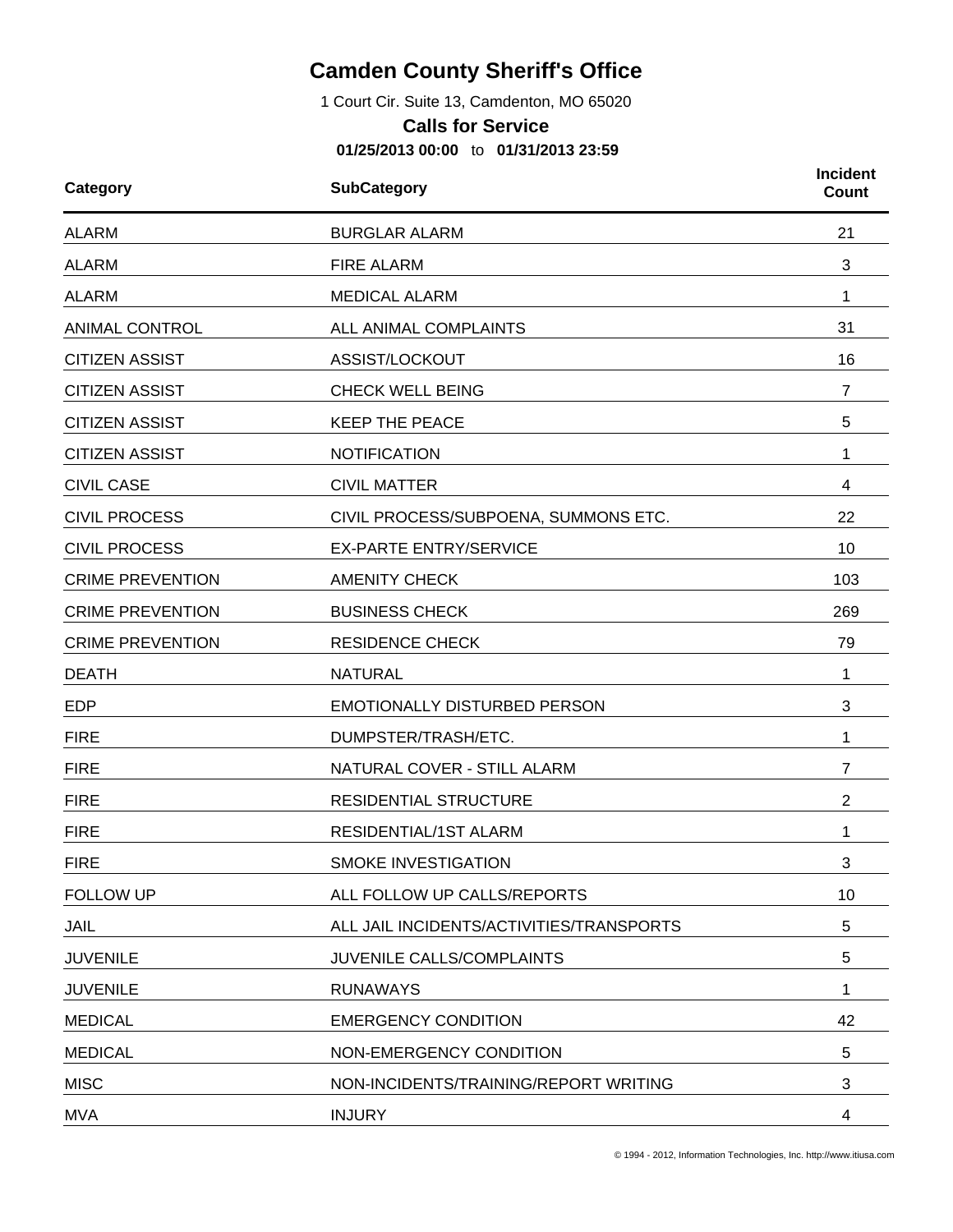| <b>SubCategory</b>                |                |
|-----------------------------------|----------------|
| NON-INJURY                        | 6              |
| <b>ALL TYPES</b>                  | 1              |
| UNCLASSIFIED CALLS                | 1              |
| DFS INVEST/ASSIST                 | 3              |
| ASSISTING OTHER AGENCIES          | 13             |
| <b>ASSAULT</b>                    | $\overline{2}$ |
| <b>DISTURBANCE</b>                | 5              |
| DOMESTIC VIOLENCE CALLS           | 8              |
| <b>HARRASMENT</b>                 | 4              |
| PEDESTRIAN CHECK                  | 9              |
| <b>TRANSPORT</b>                  | 9              |
| <b>BURGLARY</b>                   | 10             |
| LARCENY/STEALING                  | 12             |
| <b>LOST/RECOVERED ITEMS</b>       | 1              |
| PROPERTY DAMAGE                   | 7              |
| <b>TRESPASSING</b>                | 1              |
|                                   | 1              |
| <b>ALL TYPES</b>                  | 46             |
| <b>ABANDONED VEHICLES</b>         | 4              |
| <b>C&amp;I DRIVING COMPLAINTS</b> | 7              |
| ROAD HAZARD/BLOCKED               | 9              |
| <b>TRAFFIC STOPS</b>              | 164            |
| REPO/TOWED BY PROPERTY OWNER      | 1              |
| <b>VEHICLE MAINTENANCE</b>        | 1              |
| <b>WARRANT SERVICE</b>            | 39             |
| <b>WEATHER RELATED CALL</b>       | 1              |
|                                   |                |

Total Number of Calls: **1030**

Total Summons Issued: **31**

Total Arrests: **41**

DWI Arrests **4**

Drug Arrests **4**